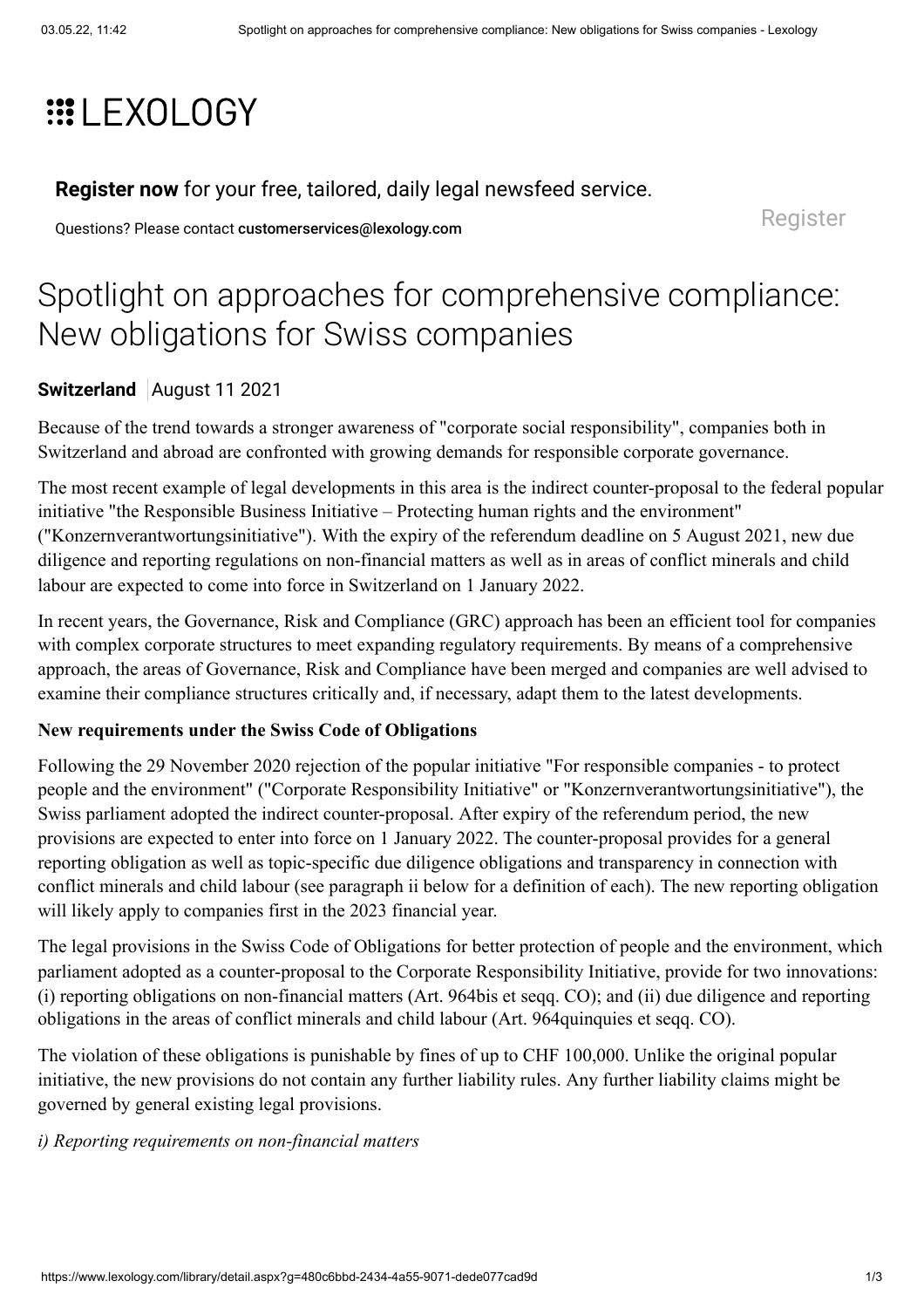In order to increase transparency, companies are now legally obliged to report on the risks of their business activities in the areas of the environment (especially regarding CO2 emissions standards), social issues, labour issues, human rights and anti-corruption. They must also report the measures they are taking against these risks. If a reporting company does not follow the requirements for these non-financial issues, the report must contain a transparent and founded explanation (i.e. the company must "comply or explain"). In these cases, the legislator assumes that investors and consumers will judge a company's credibility for themselves and turn away from untrustworthy firms.

In order to be subject to this reporting obligation, a company must be a "public interest entity". This includes, in particular, public companies, banks and insurance companies as well as other supervised companies of the financial sector, which, together with any domestic or foreign companies controlled by them, have an annual average of at least 500 full-time employees and a balance sheet total of at least CHF 20 million or a turnover of at least CHF 40 million in two consecutive years.

# *ii) Due diligence and reporting obligations in the areas of conflict minerals and child labour*

All companies with risks in their supply chains in the sensitive areas of child labour and conflict minerals must now comply with special and far-reaching due diligence obligations, regardless of their size. Conflict minerals include minerals or metals that contain tin, tantalum, tungsten or gold and originate from conflict or high-risk areas. In addition to "failed states", such areas include in particular regions in which armed conflicts prevail or a fragile situation exists after such a conflict. In this context, the Swiss legislator is also following EU recommendations. In the case of child labour, a reasonable suspicion that products or services that are being offered have been produced using child labour is sufficient for the existence of such duties of care.

The new due diligence regulations in Swiss law are largely based on existing EU regulations. The implementation provisions are regulated in the Ordinance on Due Diligence and Transparency for Minerals and Metals from Conflict Areas and Child Labour. The Federal Council has already prepared an initial draft of this ordinance, which was subject to consultation in July 2021. The due diligence obligation includes, among other things, the obligation to introduce a relevant management system and a risk management plan. In the area of minerals and metals, compliance with the due diligence obligation will also be audited by an external expert.

The Ordinance also provides exemptions for due diligence and reporting obligations. Regarding conflict minerals, the regulation determines the annual import and processing quantities for minerals and metals up to which a company is exempt from the obligations. In the area of child labour, the regulation provides exemptions for small and medium-sized enterprises (SMEs) and for companies with low risks in this area. The starting point for the risk assessment is the country of production according to the indication of origin (i.e. the "made in" designation). The UNICEF Children's Rights in the Workplace Index can be consulted for this assessment. In addition, companies that already comply with internationally recognised equivalent regulations are exempt from the obligations.

# **GRC approach as an industry standard?**

Dynamic changes in the regulatory and economic environment present global companies with the unique challenge of developing and implementing a holistic approach to corporate governance from a multitude of mandatory and non-mandatory regulations, creating external and internal policies for stakeholders, and taking into account company-specific opportunities and risks. In response to this initial situation, the GRC approach has become for many companies a coordinated, integrated and holistic compliance and risk management model. The acronym "GRC" stands for Governance, Risk and Compliance, which encompasses the three most important areas of action for responsible and integrity-based corporate governance, which are already closely linked by their nature. The goal of the GRC approach is to intelligently link these three areas. The aim is to create